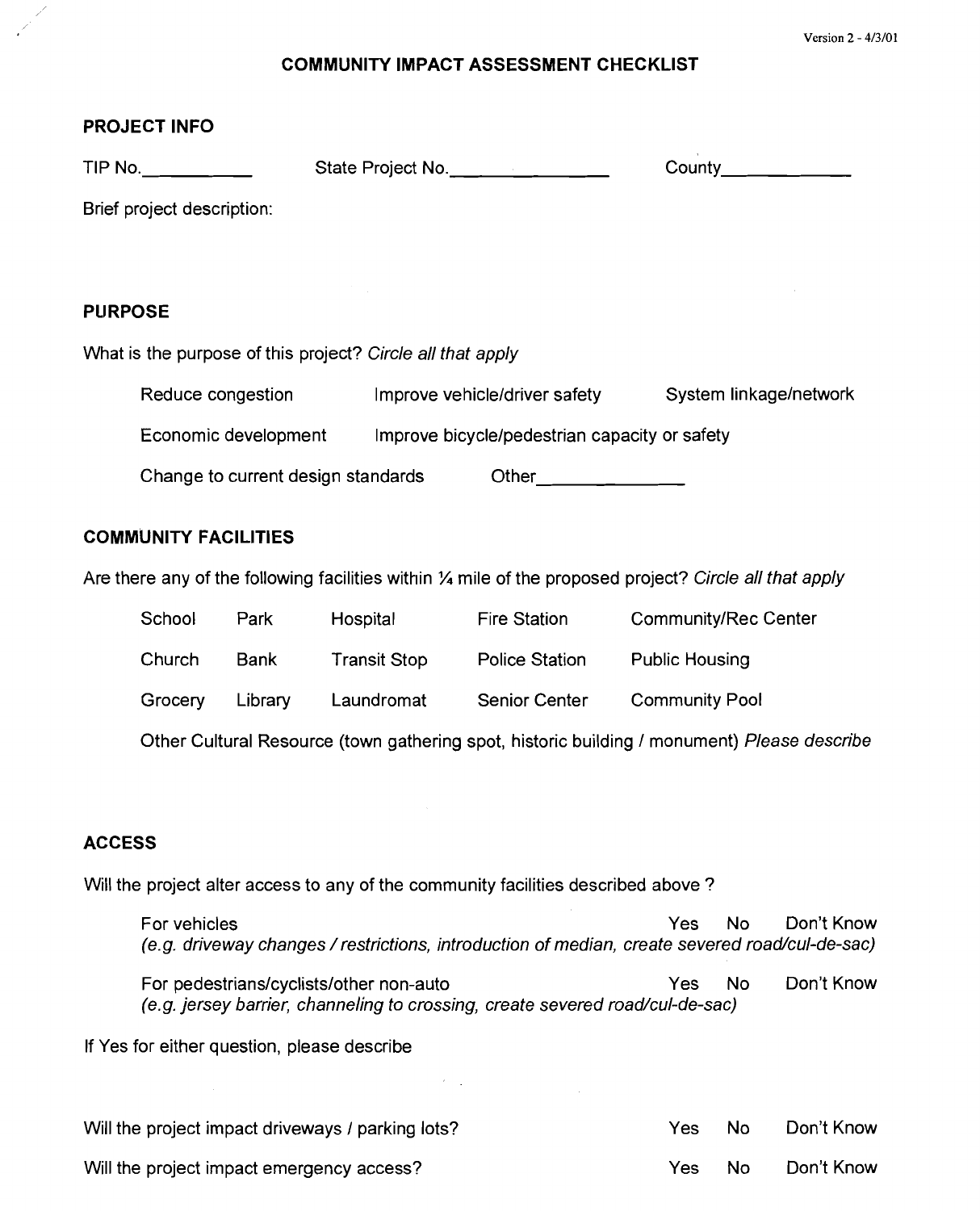Is there a bus/transit stop located along the project? The Manus of the No (The local planner/transit authority can assist on this and the next question) How will the project change the availability or convenience of obtaining transit services? Increase Decrease Stay the same Don't Know **COMMUNITY CHARACTERISTICS**  The project area consists primarily of: Residential Commercial Industrial Please provide a brief description of the area. (e.g. cohesive older residential, with a few commercial uses, such as a drug store) Does the area surrounding the project appear to be low income? Yes No Don't Know\* Does the area around the project appear to have minority populations ? Yes No Don't Know\* Members of the following populations observed. Circle all that apply African-American Asian Hispanic Native American Other Don't Know\* Does the project area have a considerable number of individuals from the following populations ? Elderly Children Disabled Don't Know\* Describe the level of pedestrian activity in the area. High Medium Low Don't Know\* Is there bicycle activity in the area ? The Manuscript of the Manuscript of No Don't Know\* **COMMUNITY COHESION**  Will the project require relocation of the following ? Circle all that apply and indicate number affected

| <b>Residences</b>                                                                                                                                                                     | <b>Businesses</b> | Cemetery / graves |     |            |
|---------------------------------------------------------------------------------------------------------------------------------------------------------------------------------------|-------------------|-------------------|-----|------------|
| Community Facilities (specify)                                                                                                                                                        |                   |                   |     | Don't Know |
| Will the project create a barrier / divide an area / neighborhood ?<br>(create gaps by taking homes, introduce structural barriers such as<br>bridges, jersey barriers, noise walls). |                   | Yes.              | No. | Don't Know |

\* Not enough information to make a determination due to not being in the field at the time which this information could be observed or other timing issue.